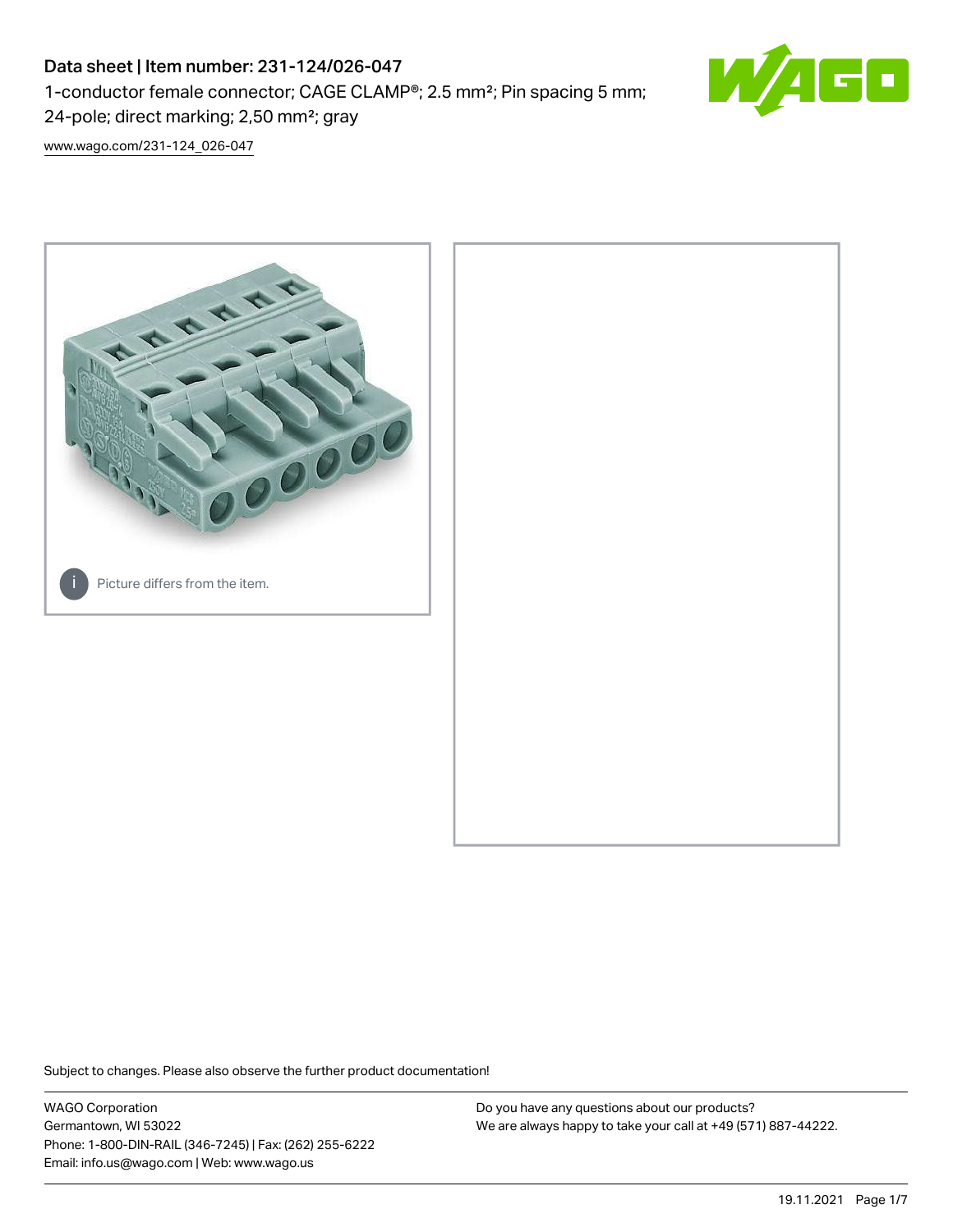

Dimensions in mm

 $L =$  (pole no. x pin spacing) + 1.5 mm

2- to 3-pole female connectors – one latch only

#### Item description

- **Universal connection for all conductor types**
- Easy cable pre-assembly and on-unit wiring via vertical and horizontal CAGE CLAMP<sup>®</sup> actuation  $\blacksquare$
- $\blacksquare$ Integrated test ports
- $\blacksquare$ With coding fingers

Subject to changes. Please also observe the further product documentation! Data

WAGO Corporation Germantown, WI 53022 Phone: 1-800-DIN-RAIL (346-7245) | Fax: (262) 255-6222 Email: info.us@wago.com | Web: www.wago.us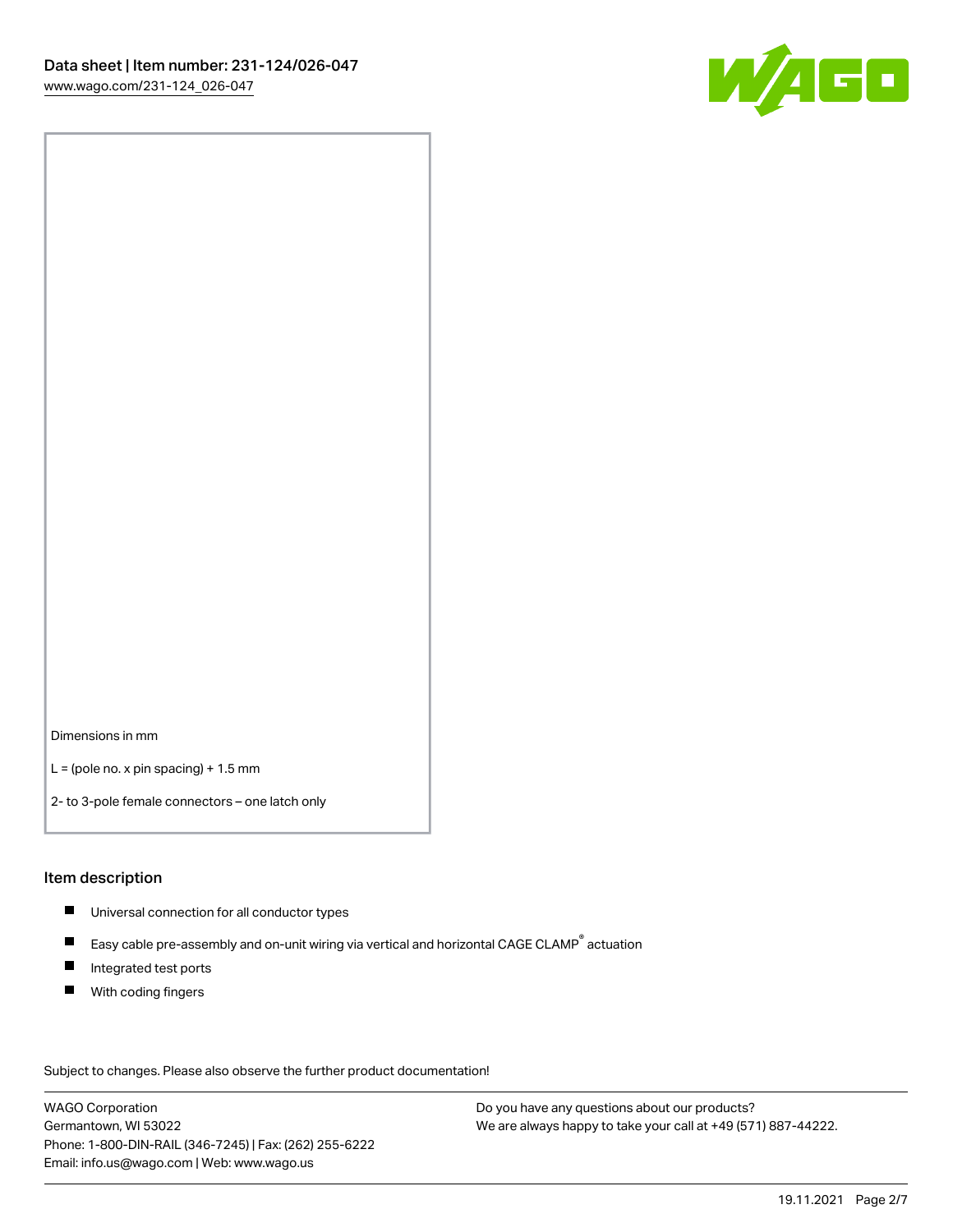

# Data Notes

| Safety information 1 | The MCS-MULTI CONNECTION SYSTEM includes connectors<br>without breaking capacity in accordance with DIN EN 61984. When<br>used as intended, these connectors must not be connected<br>/disconnected when live or under load. The circuit design should<br>ensure header pins, which can be touched, are not live when<br>unmated. |  |
|----------------------|-----------------------------------------------------------------------------------------------------------------------------------------------------------------------------------------------------------------------------------------------------------------------------------------------------------------------------------|--|
| Variants:            | Gold-plated or partially gold-plated contact surfaces<br>Other versions (or variants) can be requested from WAGO Sales or<br>configured at https://configurator.wago.com/                                                                                                                                                         |  |

# Connection data

# Connection 1

| Connection technology                             | CAGE CLAMP <sup>®</sup>                |
|---------------------------------------------------|----------------------------------------|
| Actuation type                                    | Operating tool                         |
| Solid conductor                                   | $0.082.5$ mm <sup>2</sup> / 28  12 AWG |
| Fine-stranded conductor                           | $0.082.5$ mm <sup>2</sup> / 28  12 AWG |
| Fine-stranded conductor; with insulated ferrule   | $0.251.5$ mm <sup>2</sup>              |
| Fine-stranded conductor; with uninsulated ferrule | $0.252.5$ mm <sup>2</sup>              |
| Strip length                                      | 89 mm / 0.31  0.35 inch                |
| Number of poles                                   | 24                                     |
| Conductor entry direction to mating direction     | 0°                                     |

# Approvals / Certificates

## Country specific Approvals

| Logo         | Approval                 | <b>Additional Approval Text</b> | Certificate<br>name |
|--------------|--------------------------|---------------------------------|---------------------|
| $\mathbb{R}$ | <b>CSA</b>               | C <sub>22.2</sub>               | LR 18677-           |
| ৺            | DEKRA Certification B.V. |                                 | 25                  |

#### Ship Approvals

**BUREAU** 

|      |                     |                                 | Certificate |
|------|---------------------|---------------------------------|-------------|
| Logo | Approval            | <b>Additional Approval Text</b> | name        |
|      | BV                  | IEC 60998                       | 11915/D0    |
| 0    | Bureau Veritas S.A. |                                 | BV          |

Subject to changes. Please also observe the further product documentation!

WAGO Corporation Germantown, WI 53022 Phone: 1-800-DIN-RAIL (346-7245) | Fax: (262) 255-6222 Email: info.us@wago.com | Web: www.wago.us Do you have any questions about our products? We are always happy to take your call at +49 (571) 887-44222.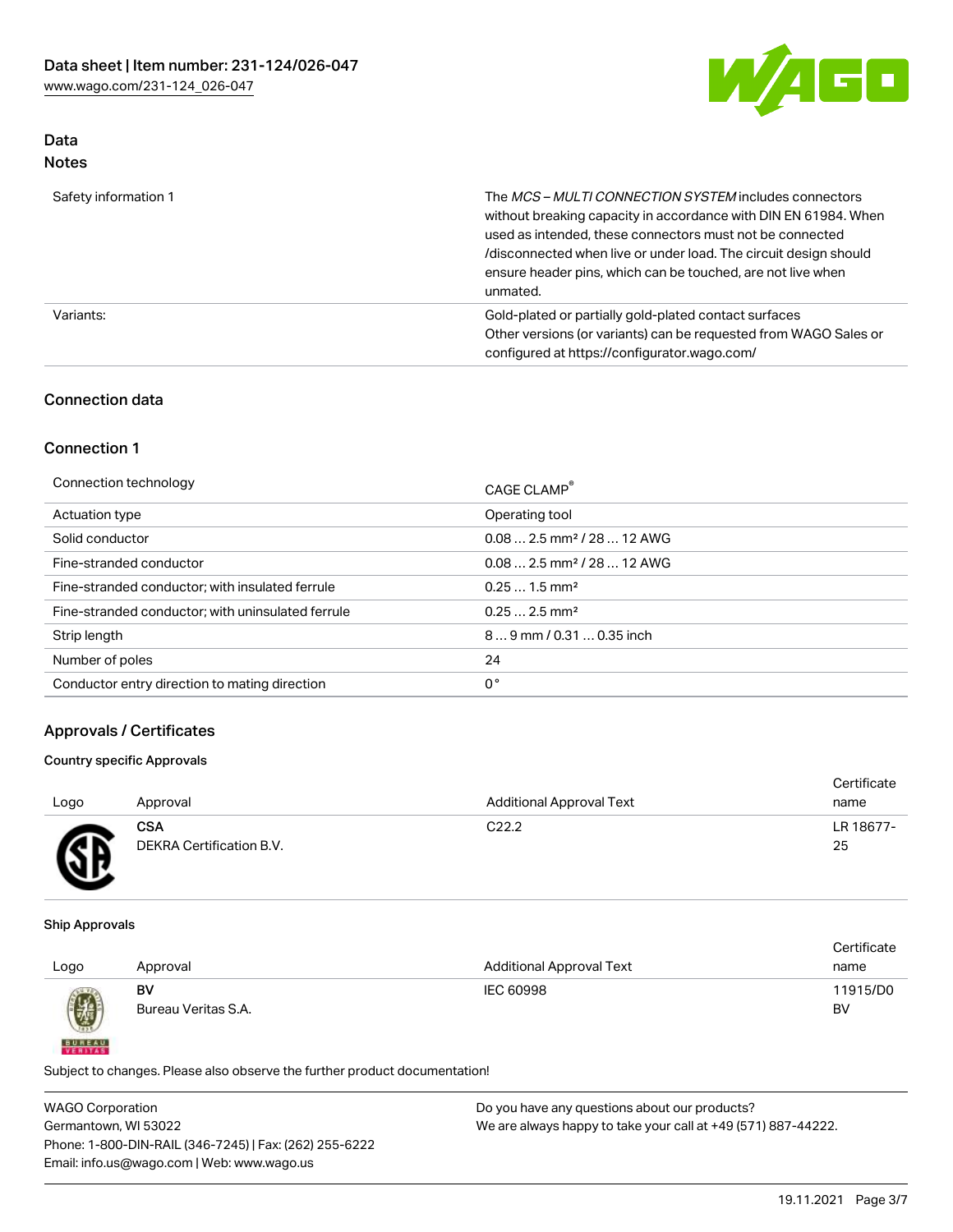

#### UL-Approvals

| Logo                  | Approval                             | <b>Additional Approval Text</b> | Certificate<br>name |
|-----------------------|--------------------------------------|---------------------------------|---------------------|
| 8                     | UL<br>Underwriters Laboratories Inc. | <b>UL 1977</b>                  | E45171              |
| $\boldsymbol{\theta}$ | UL<br>Underwriters Laboratories Inc. | <b>UL 1059</b>                  | E45172              |

### Counterpart

| LODGES                                   | Item no.231-624<br>Male connector; 24-pole; Pin spacing 5 mm; gray                                              |            | www.wago.com/231-624         |          |  |
|------------------------------------------|-----------------------------------------------------------------------------------------------------------------|------------|------------------------------|----------|--|
|                                          | Item no.231-154/001-000<br>Male header; 24-pole; THT; 1.0 x 1.0 mm solder pin; straight; pin spacing 5 mm; gray |            | www.wago.com/231-154/001-000 |          |  |
|                                          | Item no.231-454/001-000<br>Male header; 24-pole; THT; 1.0 x 1.0 mm solder pin; angled; pin spacing 5 mm; gray   |            | www.wago.com/231-454/001-000 |          |  |
| <b>Downloads</b><br><b>Documentation</b> |                                                                                                                 |            |                              |          |  |
| <b>Additional Information</b>            |                                                                                                                 |            |                              |          |  |
| Technical explanations                   |                                                                                                                 | 2019 Apr 3 | pdf<br>2.0 MB                | Download |  |

## Installation Notes

Subject to changes. Please also observe the further product documentation!

WAGO Corporation Germantown, WI 53022 Phone: 1-800-DIN-RAIL (346-7245) | Fax: (262) 255-6222 Email: info.us@wago.com | Web: www.wago.us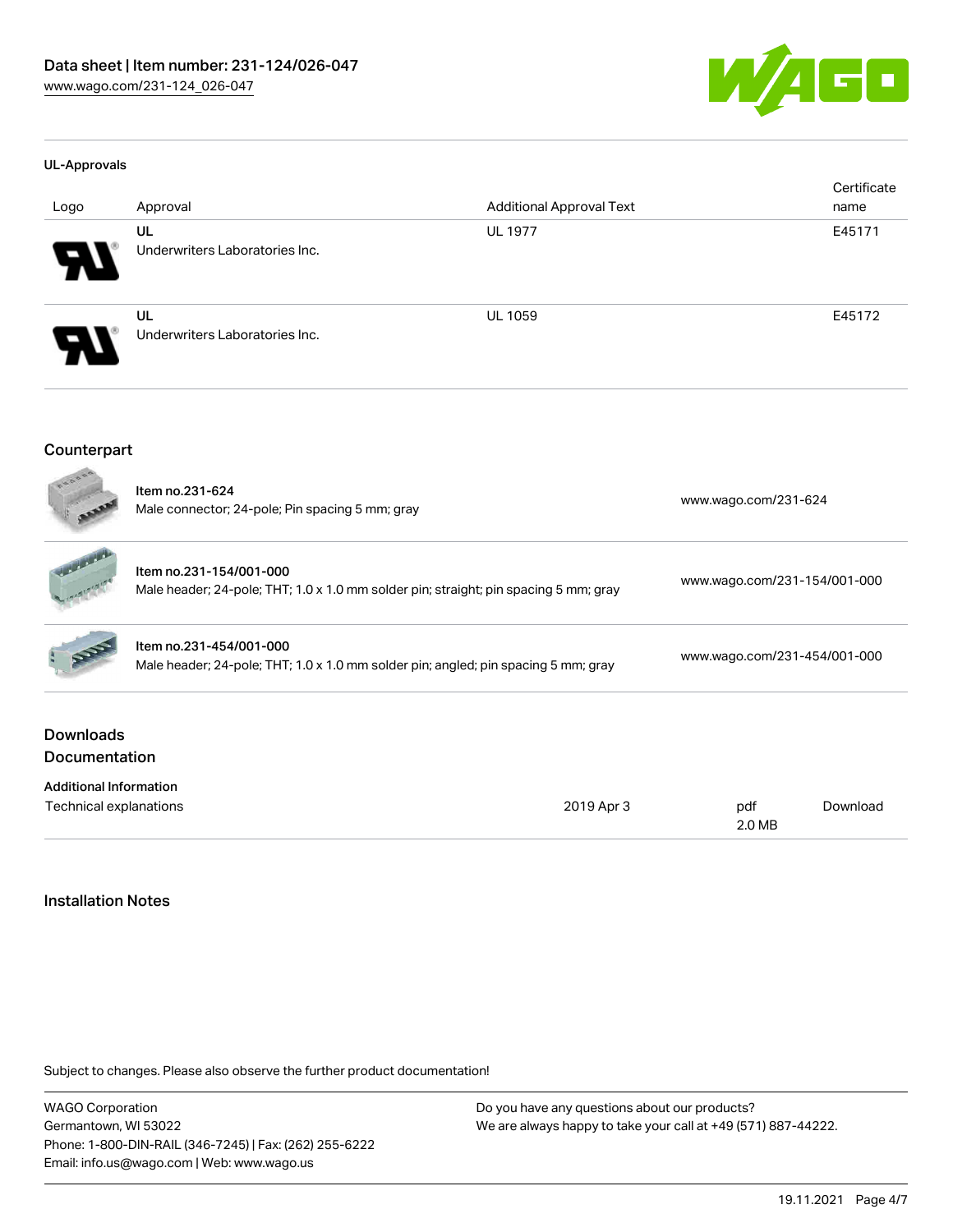



Inserting a conductor via 3.5 mm screwdriver – CAGE CLAMP® actuation parallel to conductor entry.



Inserting a conductor via 3.5 mm screwdriver – CAGE CLAMP® actuation perpendicular to conductor entry.



Inserting a conductor into CAGE CLAMP® unit via operating lever (231-291).



Inserting a conductor via operating tool.



Coding a female connector by removing coding finger(s).

Subject to changes. Please also observe the further product documentation!

WAGO Corporation Germantown, WI 53022 Phone: 1-800-DIN-RAIL (346-7245) | Fax: (262) 255-6222 Email: info.us@wago.com | Web: www.wago.us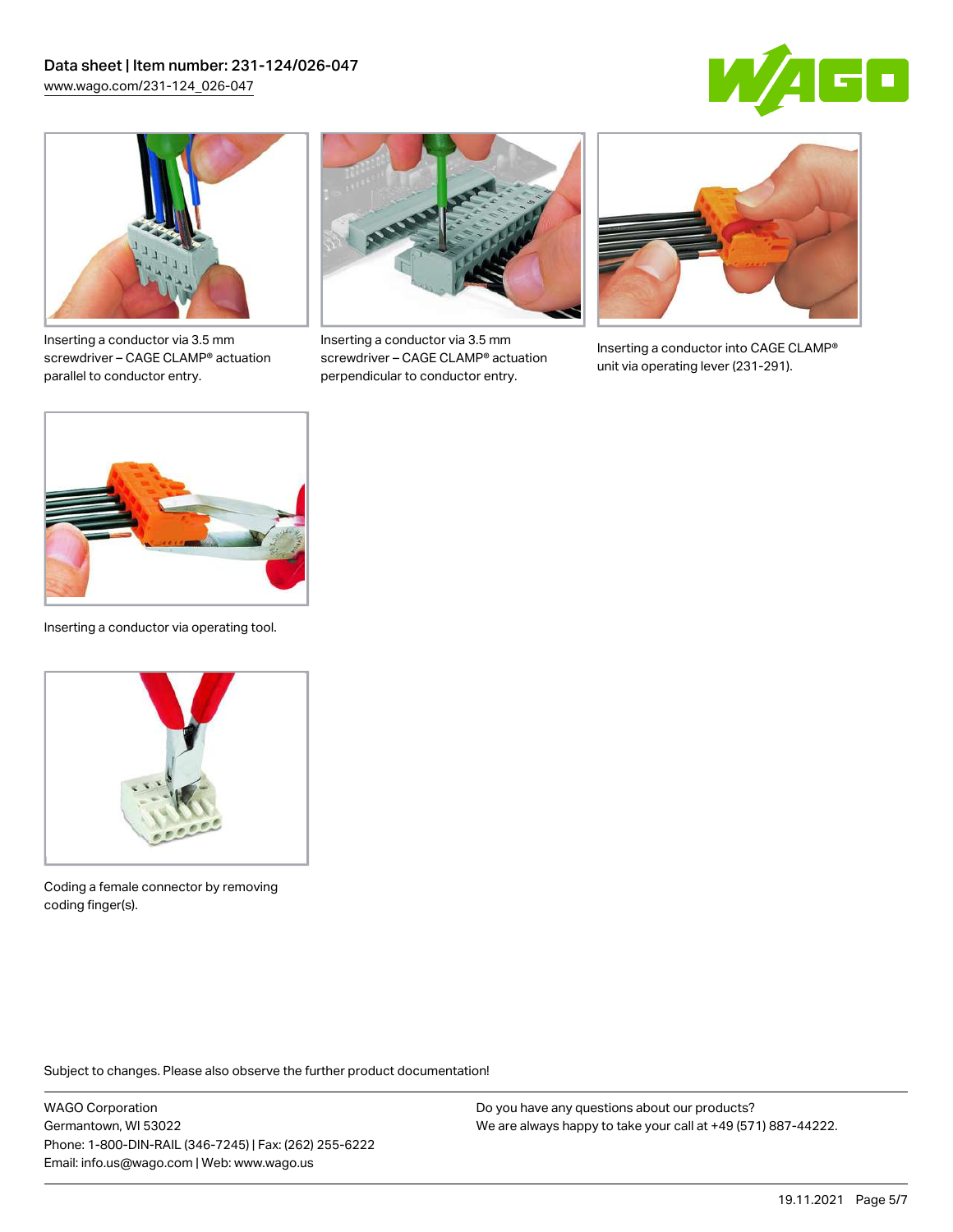



Testing – female connector with CAGE CLAMP®

Integrated test ports for testing perpendicular to conductor entry via 2 or 2.3 mm Ø test plug

Installation



Male connector with strain relief plate



Strain relief housing shown with a male connector equipped with CAGE CLAMP®



Labeling via direct marking or self-adhesive strips.

Subject to changes. Please also observe the further product documentation! Product family

WAGO Corporation Germantown, WI 53022 Phone: 1-800-DIN-RAIL (346-7245) | Fax: (262) 255-6222 Email: info.us@wago.com | Web: www.wago.us